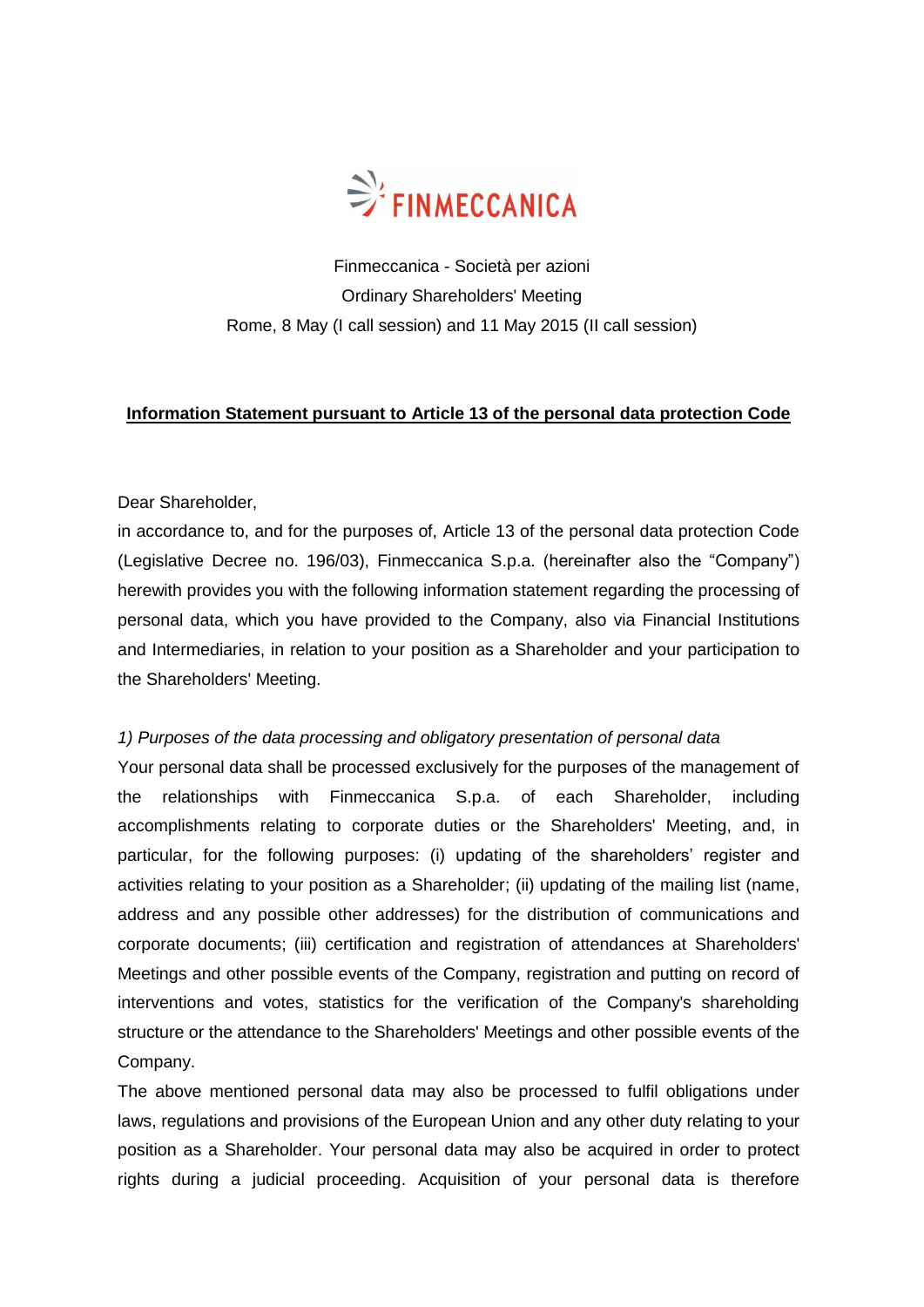mandatory by law in order to achieve the above mentioned purposes and does not require consent from the person concerned pursuant to art. 24, section 1 lett. a) and f), Legislative Decree no. 196/03.

#### *2) Procedures and logic applied to data processing*

Personal data processing is carried out manually (for example, via hard copies) and/or by automated means (for example, via electronic procedures and equipment and, in certain circumstances, also by means of recording equipment) and in any event in compliance with the current provisions of privacy law. Personal data will be deleted at the end of the time strictly necessary to complete the data processing.

# *3) Data Controller, Data Processors and categories of Persons in charge of the processing within Finmeccanica S.p.a.*

The Data Controller for your personal data is Finmeccanica S.p.a, with registered office in Piazza Monte Grappa 4 – 00195 Rome. The Data Processor is the Head of the "Legal, Corporate Affairs and *Compliance*" Unit, domiciled at the registered office of Finmeccanica S.p.a.

Your personal data shall be processed by employees of the Company in charge of the relevant duties. These employees have been appointed Persons in charge of the processing and have received the necessary operating.

#### *4) Categories of third parties to which personal data may be communicated*

In addition to employees of Finmeccanica S.p.a., your personal data are also processed by Computershare S.p.A. (a company appointed as Data Processor which has been entrusted with the management of the shareholders' register of Finmeccanica S.p.a. and support and assistance activities for the Shareholders' Meeting).

Furthermore, within the above mentioned purposes and in compliance with the provisions of Legislative Decree no. 196/03, your personal data may be communicated to fulfil specific requirements of law or regulations to companies also having legal offices abroad in charge for the management and maintenance of information systems; to Independent Auditors; to professional firms or advisors to perform the activity for advice and assistance in corporate operations and to Institutions and/or Public Authorities (Courts, Stock Exchange, CONSOB, possible foreign authorities, if relevant, etc.).

Finally, we inform you that some of your personal data may be disclosed to the financial market, only if strictly necessary and in compliance with current provisions of law and CONSOB regulations.